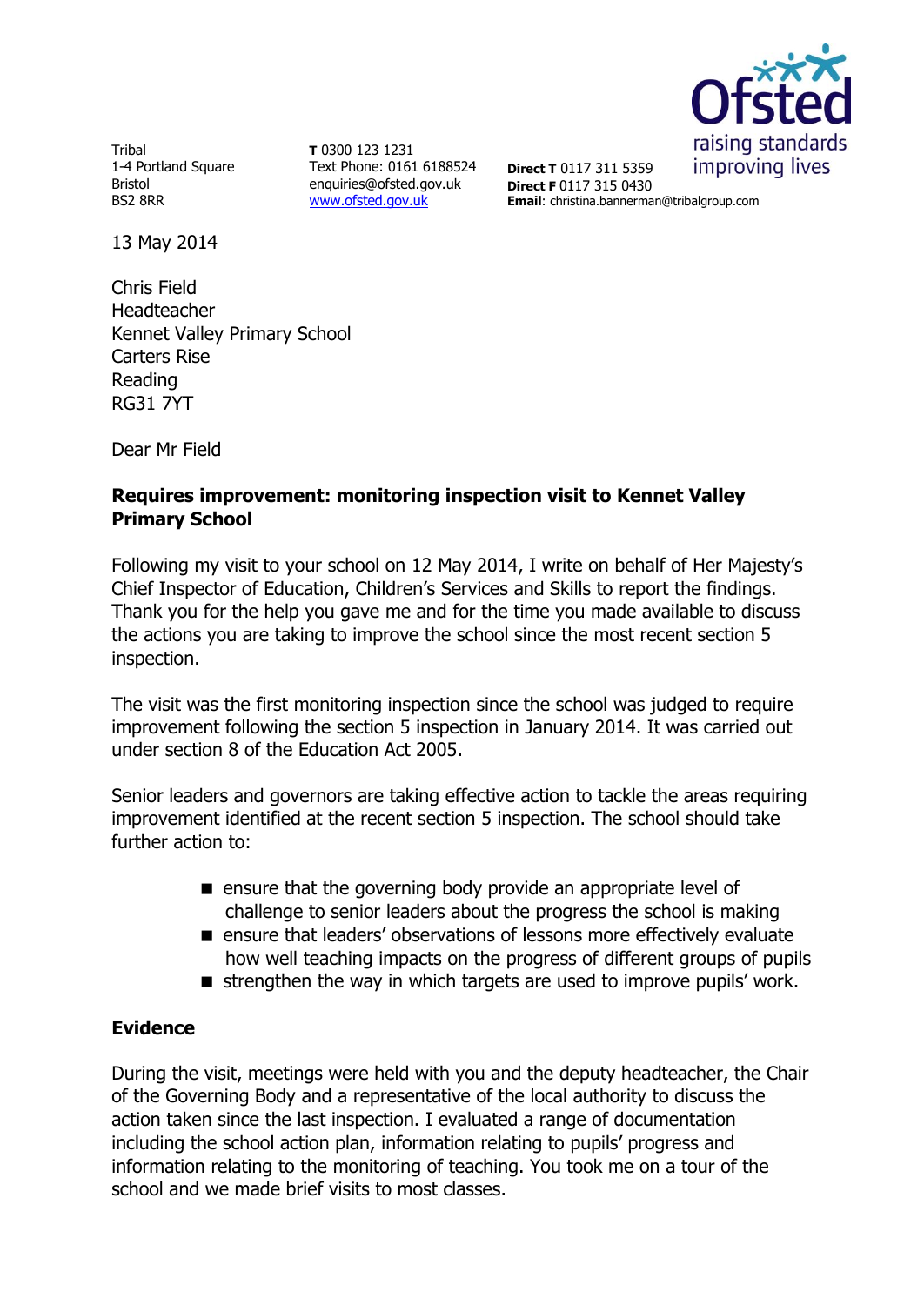

# **Context**

Since the inspection one new teacher has joined the school.

#### **Main findings**

Judgements made at the last inspection were accepted by yourself and the governing body. Your own analysis of what needed to improve largely matched the findings of the inspection. You and your deputy are determined to drive improvements forward and have swiftly focused on appropriate actions.

You are using information about how well pupils are doing in a more systematic way to identify where there are gaps in pupils' progress and to direct support to where it is needed. You are also using this information to identify where teachers might benefit from training or support to improve their practice. As a result, teachers have received targeted support and are more frequently sharing good practice with each other.

You have rightly focused on improving the quality of teaching as a key priority. The review of the school's teaching and learning policy has resulted in a more rigorous approach to teaching and a raising of expectations of the progress pupils will make. Teachers receive clear and detailed information when you monitor or observe their teaching but there is too little emphasis in this feedback about the impact of teaching on the progress of different groups of pupils.

Important changes have been made to the way teachers plan their lessons, so that activities more closely match pupils' needs. You have provided valuable training to teachers and teaching assistants to develop their questioning skills. Your monitoring shows that teachers are using questions more effectively to present challenge to pupils. Teaching assistants have more personalised and detailed targets so that their roles and responsibilities have been clarified and strengthened. Teachers and teaching assistants are working more closely together so that teaching assistants have a better understanding of what is planned in the lesson and how they can contribute to pupils' progress.

You have reviewed and revised your marking policy so that pupils are given specific guidance on how they can improve their work. Additionally, teachers are setting longer-term targets for pupils. However there is inconsistency about how well pupils use these in their work and how often they are reviewed and updated as pupils move on in their learning.

A key area for improvement has been the development of pupils' mathematical skills. The comprehensive mathematics action plan has appropriately focused on the teaching and development of key skills. You have raised the profile and importance of these mathematical skills in a variety of ways, for example through your rewards system, displays around the school and mathematical competitions. A useful workshop for parents took place to explain how the school teaches mathematics and